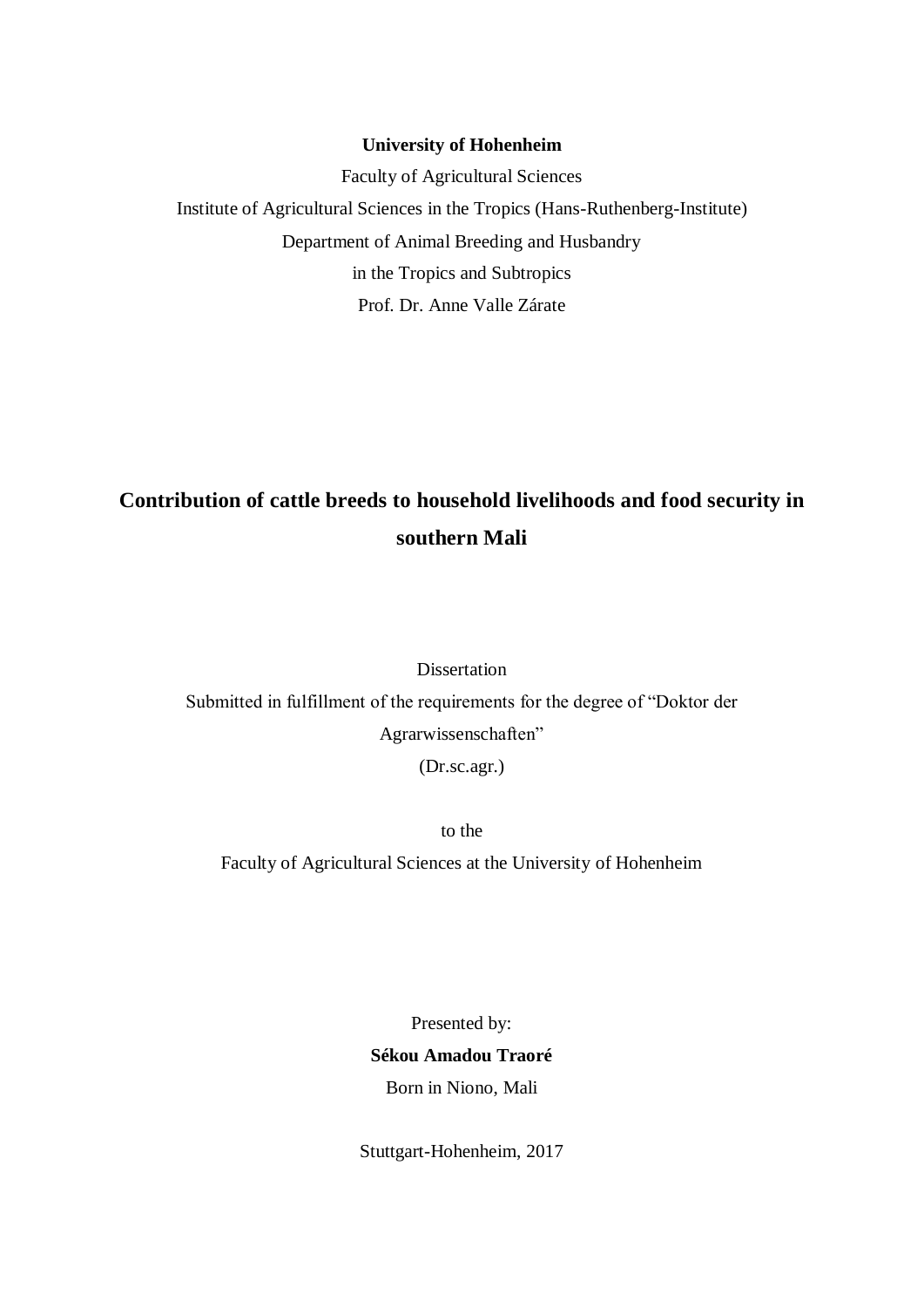## **6 GENERAL SUMMARY**

In recent decades, there has been a rapid shift in livestock breeds used in developing countries due to global drivers, such as an increasing demand for livestock products and marketoriented production, as well as technological and environmental changes. Local breeds are increasingly being replaced by exotic breeds, leading to a loss of genetic resources. The introduction of more productive but less adapted exotic livestock breeds might offer opportunities. However, it may also pose threats to the livelihoods of poor farmers. In southern Mali, where cattle play an important role in the livelihoods of rural households, the endemic trypanotolerant N'Dama cattle, which had been the only breed present in this area for long time, are increasingly replaced and crossbred with the larger and more milk yielding trypano-susceptible Fulani Zebu. Thus, the N'Dama cattle face serious threats of genetic erosion, despite their adaptive attributes. A systematic comparison of the endemic N'Dama cattle, Fulani Zebu cattle and their crosses under the same farming conditions in western Africa is required to reveal whether farmers benefit from the introduction of Fulani Zebu cattle or are negatively affected by the replacement of N'Dama purebreds.

The overall objective of the study was, therefore, to evaluate and compare N'Dama cattle with Fulani Zebu and their crossbreds based on their performance and contribution to household economic benefits and food security, taking into account the production environment and farmer breeding strategies. Specific objectives were (i) to investigate the production objectives and trait and breed preferences of cattle keepers; (ii) to evaluate and compare the productive and economic performances of N'Dama cattle, Fulani Zebu cattle and their crossbreds in order to assess the comparative advantages of these breed groups for farmers; and (iii) to examine households' food security and coping strategies, with a particular emphasis on the contribution of different cattle breeds.

The study was carried out in the communes of Sibirila and Garalo, which are located in the Sikasso region of southern Mali, from October 2012 to April 2013. Both communes – Sibirila and Garalo – and four villages in each of the communes were purposively selected, based on the presence of N'Dama, Fulani Zebu and their crossbreds. A stratified random sampling based on cattle and breed ownership was applied for the selection of 258 households. The 160 households with a herd were grouped into four herd categories based on breed composition. The first three categories comprised of herds with more than 75% of N'Dama, Fulani Zebu or crossbred cattle, respectively. Herds with less than 75% cattle from a single breed were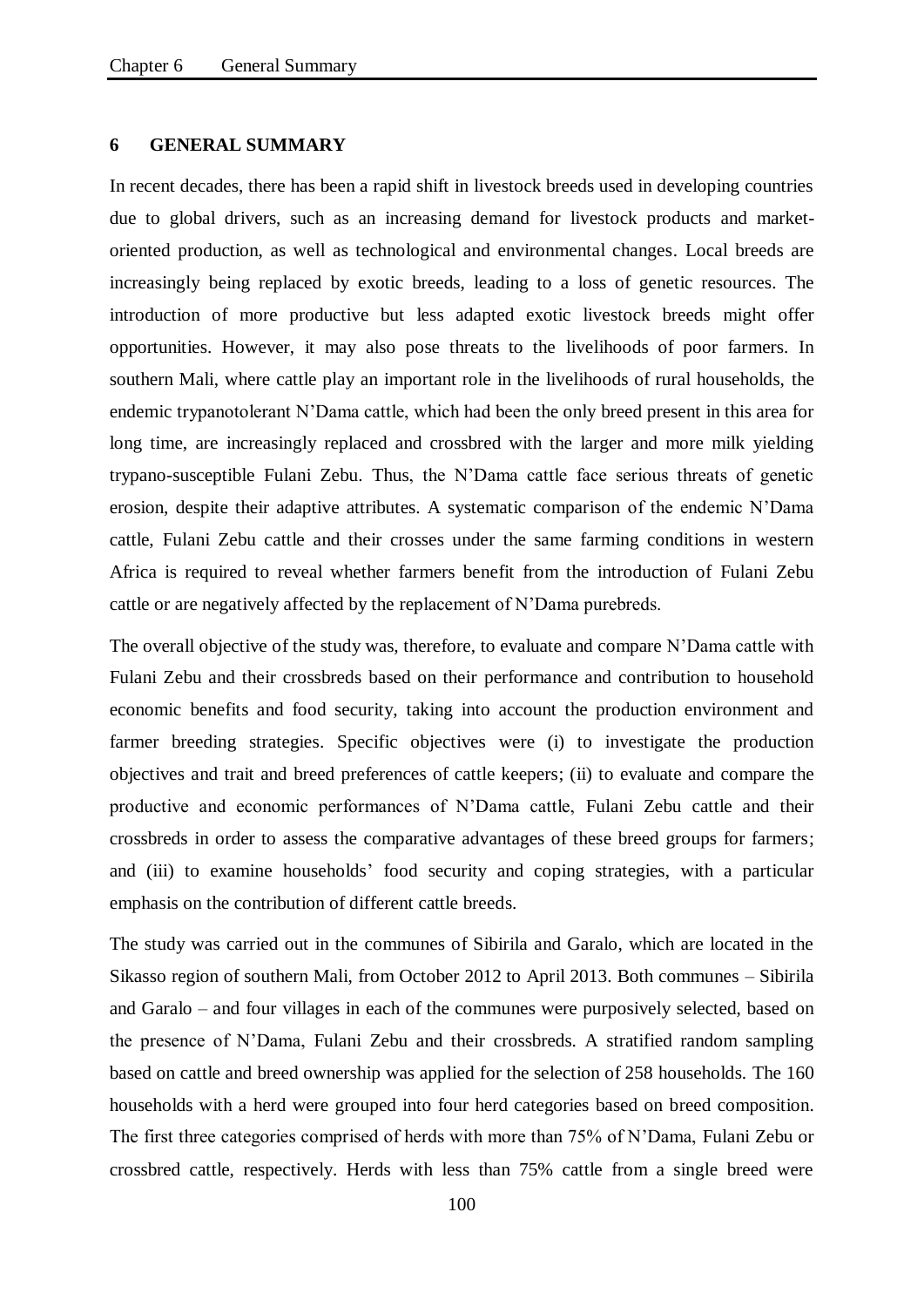designated as mixed herds, forming the fourth category. Forty-five households with only oxen and 53 without cattle represented two additional herd categories. Data collection methods encompassed household interviews, herd surveys and focus group discussions. The household questionnaires contained socio-economic data of the households, production objectives, trait and breed preferences of cattle keepers, inputs and outputs of cattle production, herd biological performances, and household food security indicators. The herd surveys were carried out for 120 households to assess individual cows' (*n*=770) performances using a cow progeny history survey and body condition scoring (BCS). Food security was assessed using a household dietary diversity score (HDDS), food consumption score (FCS), and modified household food insecurity access scale (mHFIAS). Gross margin, net benefit and cost benefit ratio were calculated for the assessment of economic performance and efficiency. Besides descriptive statistics, data were analysed using an exploded logit model, mixed linear models and non-parametric tests using the Statistical Analysis System (SAS).

Results showed that trait and breed preferences reflected the multiple production objectives of the farmers. Draught power and savings were the most important production objectives. Farmers reported a large body size as the most preferred trait, followed by fertility, draught ability and milk yield. N'Dama was valued for disease and drought tolerance and their good traction ability. Crossbreds were the favored breed group and were appreciated for milk yield and body size, similar to Fulani Zebu. Breed preferences were mainly explained by resistance to disease for N'Dama cattle and high market price for Fulani Zebu and crossbred cattle. Production objectives, trait and breed preferences were mainly influenced by farmers ethnicity and cultural background. Local farmers who kept mainly N'Dama put comparatively more emphasis on livestock functions linked to crop production such as draught power, savings and manure, whereas settled transhumant farmers with mainly Fulani Zebu cattle emphasized milk production and sale of cattle.

Results on cow individual performances showed a higher body condition for N'Dama compared to crossbred and Fulani Zebu cattle indicating the hardiness of the N'Dama breed. Age at first calving was lowest for N'Dama (3.47 years) compared to crossbred (3.63 years) and Fulani Zebu cows (3.61 years). Calving interval of cows was similar (P>0.05) between the breeds, with an overall mean of 15.6 months. Calving and offtake rates were higher for the Fulani Zebu and crossbred herds than for the N'Dama herds. Veterinary costs per head of Fulani Zebu, crossbreds and herds of mixed breed composition did not differ from N'Dama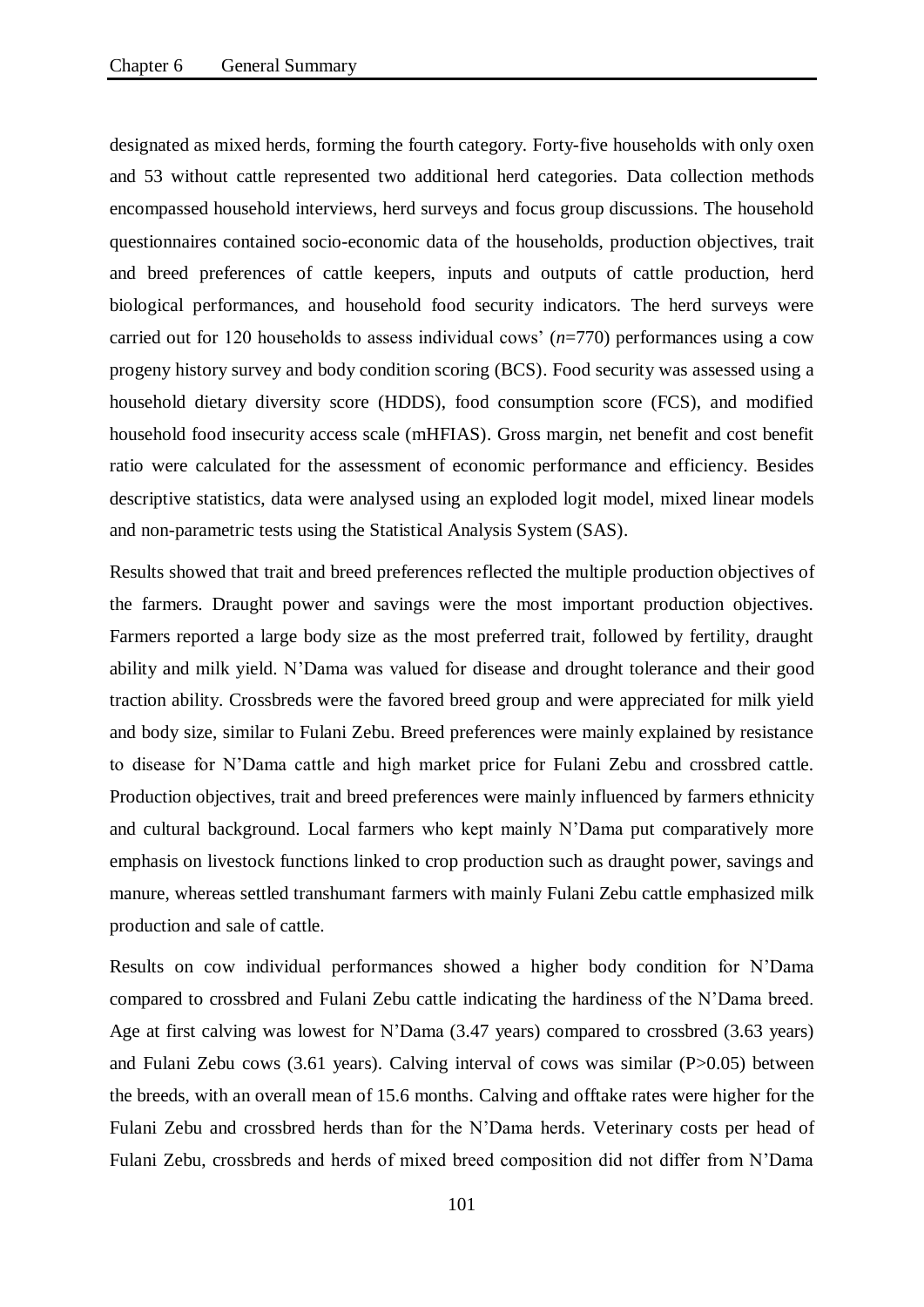herds, and therefore, the better disease resistance of N'Dama cattle had no effect on profitability. Gross margin and the benefit-cost ratio were highest in Fulani Zebu herds, followed by crossbred herds due to higher revenue generated from cattle and milk sale from these herds. The higher cash revenue for the sale of cattle in crossbred and Fulani Zebu herds was explained by the higher offtake rate in these two herd categories and a 25 and 60% higher selling price for crossbred and Fulani Zebu, respectively, than for N'Dama cattle. When nonmarket benefits were included, economic performances between the herd categories were similar as shown by the similar net benefit per cattle.

Cattle ownership and breed group were important determinants of all household food security indicators. Households keeping Fulani Zebu and mixed herds had the highest FCS, which was mainly explained by their more frequent milk consumption compared to the other breed groups. HDDS and FCS were positively correlated with diversity of food crops cultivated on farm and household wealth and negatively correlated with cotton cultivation. Generally cattle herd ownership was strongly associated with improved household diet diversity and reduced vulnerability to food insecurity. During the food shortage period, households raising Fulani Zebu were less food insecure as indicated by a significantly lower mHFIAS than those keeping N'Dama, crossbreds or mixed herds. In times of food shortage, selling livestock was the main coping strategy for households with a cattle herd, while households without a cattle herd relied mostly on borrowing cash.

The results of the present study showed that the ongoing replacement of native N'Dama cattle by Fulani Zebu cattle and their crosses is contributing to an improved household economic situation and food security. This trend is expected to continue as local farmers follow their economic interests, putting the N'Dama breed at a high risk of genetic dilution in southern Mali. This change in trait and breed preference can partly be explained by the decreased prevalence of tsetse flies in the study area and the widespread availability and use of trypanocidal drugs. It is obvious that there is a trade-off between the long-term goals, expressed at national or international level regarding biodiversity conservation and N'Dama genetic improvement, and the interest of farmers in short-term benefits, through, for example, the use of crossbreds and Fulani Zebu. Fulani Zebu and crossbred cattle are the most suitable options for market-oriented local and settled transhumant farmers, given their higher price and increased profitability. The N'Dama cattle remain a valuable breed for subsistence-oriented local farmers for whom non-market benefits from cattle such as saving play a considerable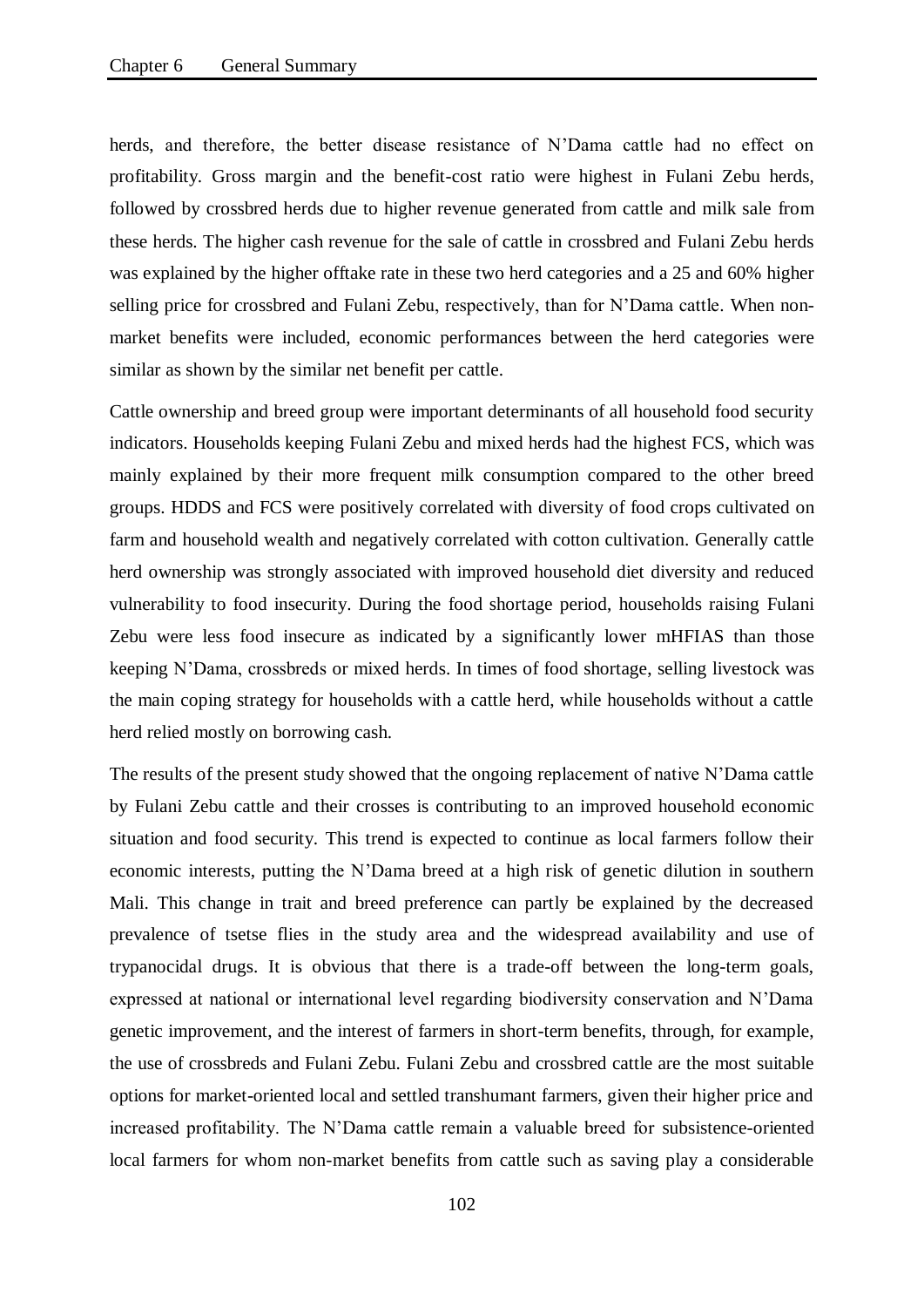role. Further research is required to investigate possible ways of optimizing and organizing the ongoing process of crossbreeding between the N'Dama and Fulani Zebu cattle, with a more systematic crossbreeding and selection program in line with the farmers' interest.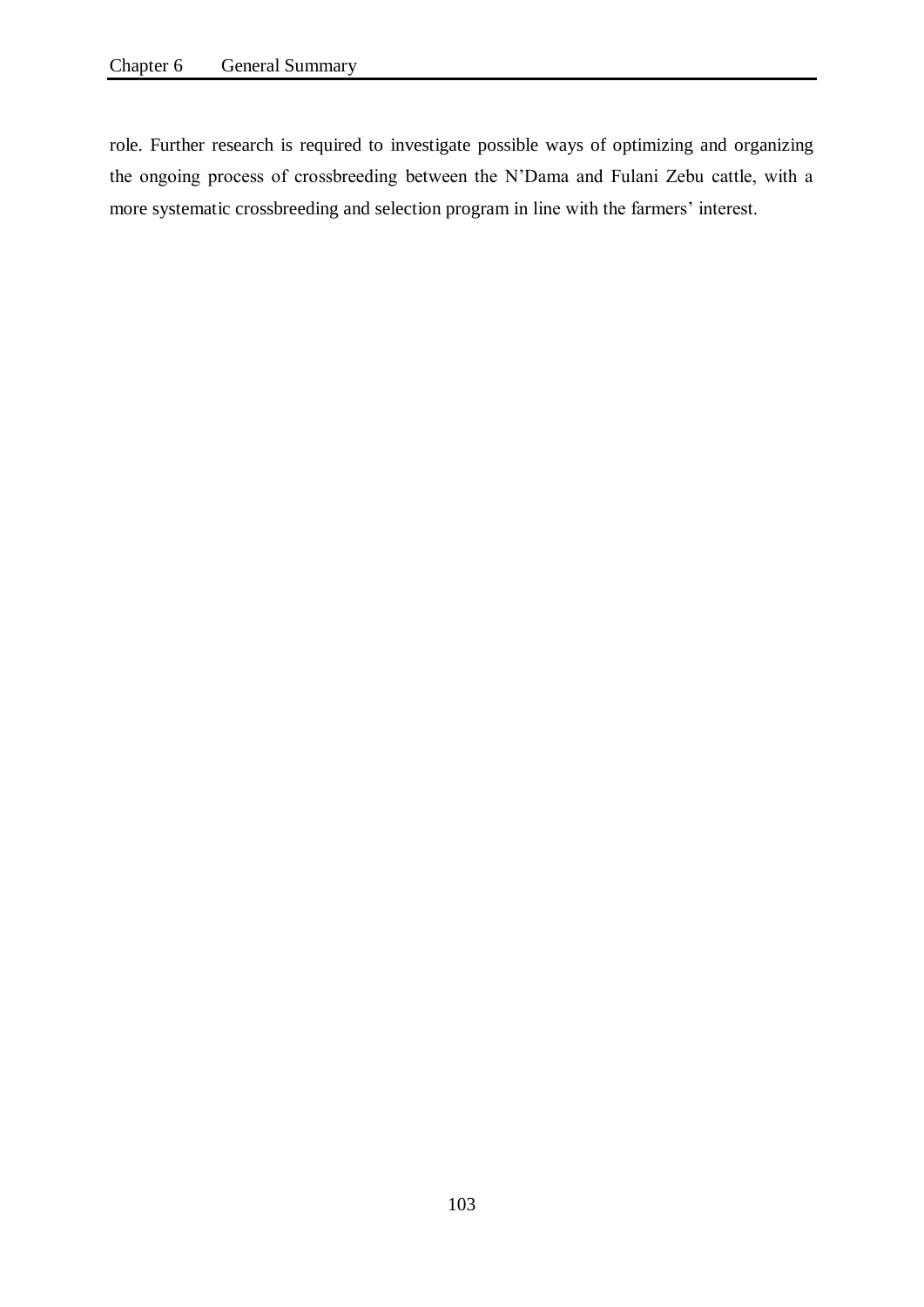### **7 ZUSAMMENFASSUNG**

In den letzten Jahrzehnten hat in den Entwicklungsländern eine schnelle Änderung bezüglich der verwendeten Nutztierrassen stattgefunden, welche durch globale Einflussfaktoren, wie z.B. die steigende Nachfrage nach Nahrungsmitteln tierischer Herkunft, die marktorientierte Produktion sowie technologischen und ökologischen Wandel begünstigt wurde. Einheimische Rassen werden zunehmend durch exotische Rassen ersetzt, was zu einem Verlust genetisch wertvoller Ressourcen führt. Die Einführung von exotischen Nutztierrassen mit höherer Leistung, die aber weniger an die lokalen Umweltbedingungen angepasst sind, könnte zwar Vorteile bieten, aber auch Gefahren für den Lebensunterhalt der armen Bauern bergen. Im Süden Malis, wo Rinder eine wichtige Rolle für den Lebensunterhalt von vielen ländlichen Haushalten spielen, werden die endemischen, trypanotoleranten N'Dama Rinder zunehmend durch die größeren trypanoanfälligen Fulani Zebu ersetzt oder mit ihnen gekreuzt. Damit besteht eine ernsthafte Bedrohung der genetischen Erosion für das N'Dama Rind, trotz seiner adaptiven Merkmale. Ein systematischer Vergleich der endemischen N'Dama Rinder, Fulani Zebu-Rinder und ihrer Kreuzungen unter den gleichen Haltungsbedingungen im westlichen Afrika ist notwendig, um zu zeigen, ob Tierhalter Vorteile von der Einführung der Fulani Zebu-Rinder ziehen oder Nachteile durch die Verdrängung der N'Dama- Rinder haben.

Das übergeordnete Ziel der Arbeit war daher, N'Dama, Fulani Zebu und deren Kreuzung zu bewerten und miteinander zu vergleichen, basierend auf ihren Leistungen, ihrem Beitrag zum Lebensunterhalt und zur Ernährungssicherung der ländlichen Haushalte unter Berücksichtigung der Produktionsumgebung und der Zuchtziele der Tierhalter. Spezifische Ziele waren (i) die Produktionsziele, Merkmals- und Rassepräferenzen der Viehzüchter zu untersuchen, (ii) die produktiven und ökonomischen Leistungen der N'Dama Rinder, Fulani Zebu-Rinder und ihrer Kreuzungen zu bewerten und zu vergleichen, um die komparativen Vorteile dieser Rassen für Bauern zu bewerten, (iii) die Ernährungssicherung der Haushalte und die dazu notwendigen Strategien zu erkunden mit besonderem Augenmerk auf den Beitrag der verschiedenen Rinderrassen.

Die Datenerhebung wurde von Oktober 2012 bis April 2013 in den Gemeinden Sibirila und Garalo in der Region Sikasso im Süden Malis durchgeführt. Beide Gemeinden – Sibirila und Garalo – und vier Dörfer in jeder der Gemeinden wurden, basierend auf dem Vorhandensein von N'Dama, Fulani Zebu und deren Kreuzung, ausgewählt. Eine stratifizierte Zufallsstichprobe, basierend auf Rinderbesitz und Rasse, wurde für die Auswahl von 258

104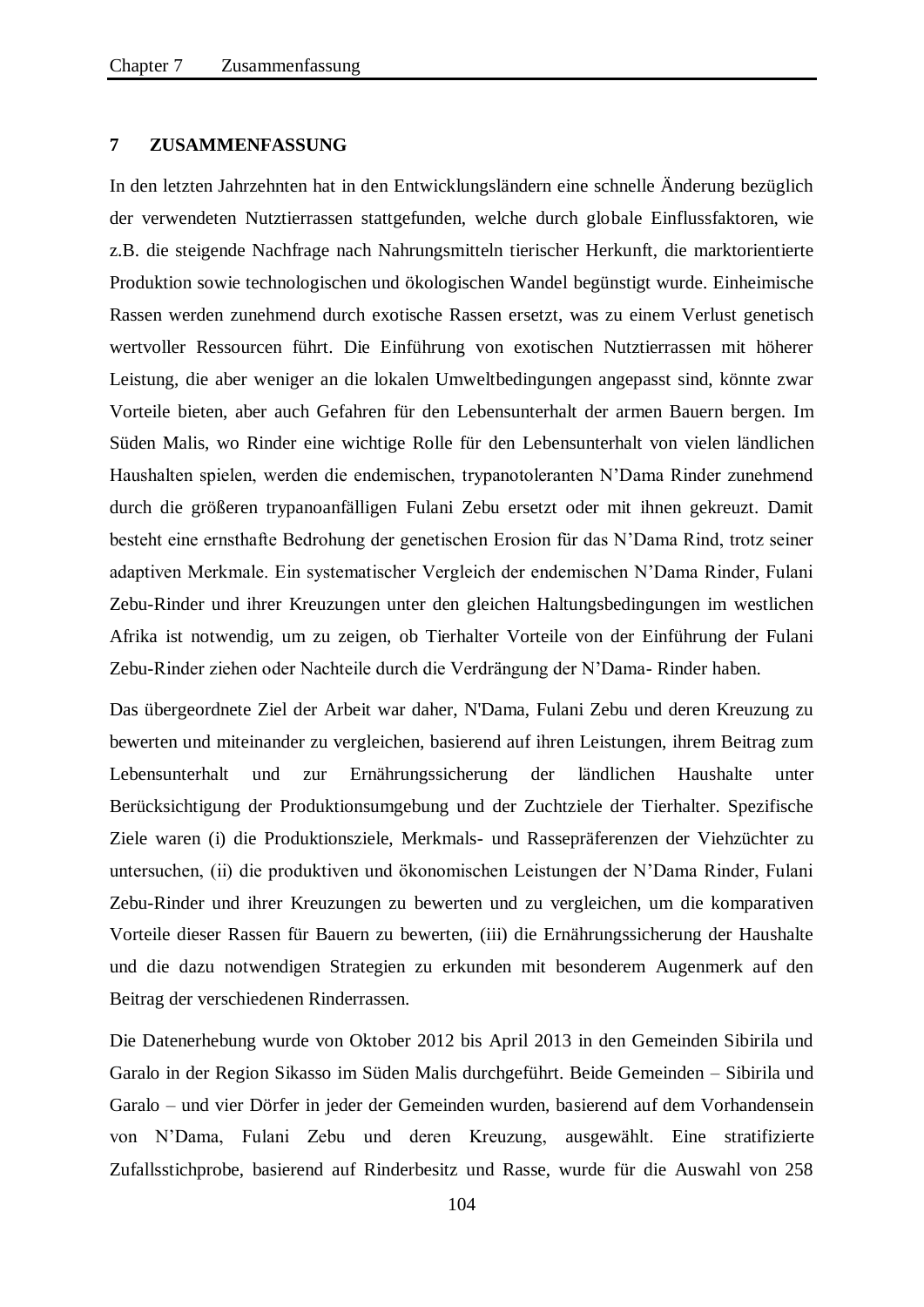Haushalten angewendet. Die 160 Haushalte mit Rindern wurden in vier Herden-Kategorien eingeteilt und basierend auf der Rassen-Zusammensetzung wurde wie folgt gruppiert: die ersten drei Kategorien bestehen aus Herden, die jeweils mehr als 75% Anteil an N'Dama, Fulani Zebu oder Kreuzungstieren haben. Herden mit weniger als 75% Anteil von einer Rasse wurden als gemischte Herden bezeichnet und bilden die vierte Kategorie. Zwei weitere Herden-Kategorien, die in die Untersuchungen miteinbezogen wurden, bestehen aus 45 Haushalten mit nur Ochsen und 53 Haushalten ohne Rinder.

Methoden der Datenerhebung umfassten Haushaltinterviews, eine Herdenerhebung und Fokusgruppen-Diskussionen. Die Haushaltsfragebögen enthielten sozio-ökonomische Haushaltsdaten, Produktionsziele, Tiermerkmals- und Rassepräferenzen der Viehzüchter, Inputs und Outputs der Rinderproduktion, Herdenleistungen und Indikatoren für die Ernährungssicherung der untersuchten Haushalte. Die Herdenerhebungen wurden mit 120 Haushalten auf Basis der Ermittlung der Abstammungsgeschichte "cow progeny history" und der Körperkondition (body condition scoring) ausgewählter Kühe durchgeführt, um Einzelkuhleistungen (n = 770) zu erfassen. Die Ernährungssicherheit von Haushalten wurde anhand eines Nahrungsmittelvielfalt-Scores (HDDS), eines Nahrungsmittelkonsum-Scores (FCS) und einer modifzierten "household food insecurity access scale" (mHFIAS) ermittelt. Der Bruttogewinn, der Reingewinn und das Kosten-Nutzen-Verhältnis wurden für die Beurteilung der wirtschaftlichen Leistung und Effizienz berechnet. Neben deskriptiven statistischen Methoden wurden die Daten mit einem exploded Logit-Model, einem gemischten linearen Model und nicht-parametrischen Tests mit Hilfe der Statistischen Analyse System (SAS) Software analysiert.

Die Ergebnisse zeigten, dass die Tiermerkmal- und Rassepräferenzen der Tierhalter die Vielfalt ihrer Produktionsziele widerspiegeln. Die Zugleistung der Tiere und Haltung der Tiere als Anlage waren die wichtigsten Produktionsziele. Die am meisten bevorzugte Eigenschaft war nach Meinung der Tierhalter die Körpergröße der Tiere, gefolgt von Fruchtbarkeit, Zugfähigkeit und Milchleistung. N'Dama Rinder wurden für ihre Toleranz gegen Krankheiten und Dürre und für ihre gute Zugleistung geschätzt. Kreuzungstiere waren die bevorzugte Rassegruppe und wurden, ähnlich wie Fulani Zebu, für ihren Milchertrag und ihre Körpergröße geschätzt. Die Bevorzugung von N'Dama Rindern wurde mit "Krankheitsresistenz", die Bevorzugung von Fulani Zebu Rindern und Kreuzungstieren wurde mit "hoher Marktpreis" begründet. Produktionsziele, Merkmals- und Rassepräferenzen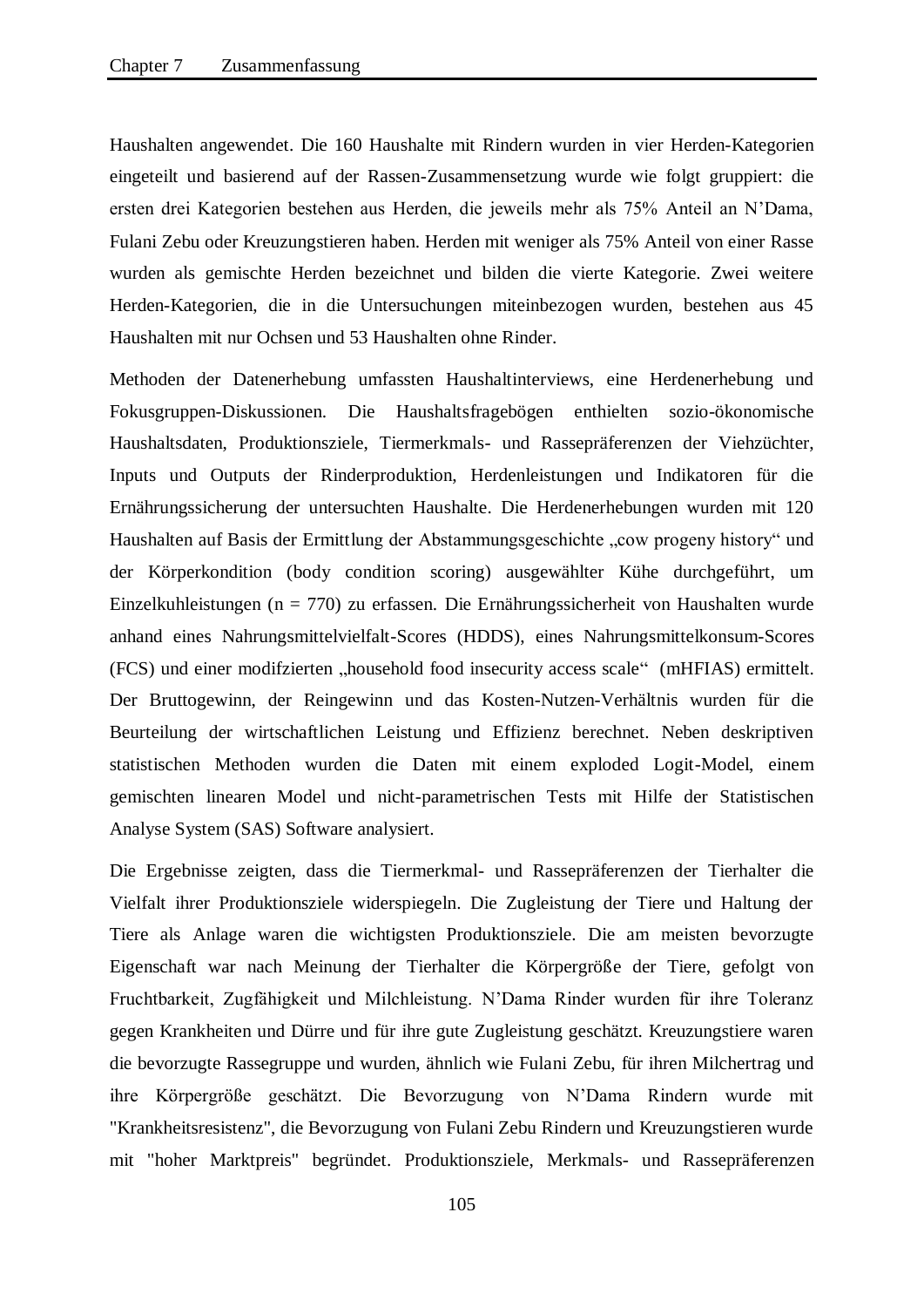wurden hauptsächlich von der ethno-kulturellen Zugehörigkeit (einheimische Bambara Bauern und sesshaft gewordene Fulani Hirten) beeinflusst. Einheimische Bauern, die vor allem N'Dama Rinder halten, legten vergleichsweise mehr Wert auf Tierproduktionsziele, die mit Pflanzenbau verknüpft sind, während sesshaft gewordene Fulani Hirten mit ihren Fulani Zebu Rindern Milchproduktion und Tierverkauf vorziehen.

Ergebnisse zur individuellen Kuhleistung zeigten eine bessere Körperverfassung und eine niedrigere Abkalbe- und Verkaufsrate der N'Dama Rinder im Vergleich zu Fulani Zebu Rindern und ihrer Kreuzung. Das Alter bei der ersten Kalbung war bei N'Dama (3,5 Jahre) im Vergleich zu Kreuzungstieren (3,6 Jahren) und Fulani Zebu (3,6 Jahre) etwas geringer. Die Zwischenkalbezeit der Kühen war zwischen den Rassen ähnlich (P>0,05), mit einem Gesamtmittelwert von 15,6 Monaten. Die Abkalbe-und Verkaufsrate waren bei den Fulani Zebu- und Kreuzungstierherden höher als bei N'Dama Herden. Die Tierarztkosten pro Tier waren ähnlich (P>0.05) zwischen den Herden verschiedener Rassen, und somit hatte die bessere Krankheitsresistenz der N'Dama Rinder keine Auswirkung auf ihre Rentabilität. Der Bruttogewinn und das Kosten-Nutzen-Verhältnis waren am höchsten in der Zebuherde, gefolgt von der Kreuzungstierherde. Dies wurde durch höhere Einnahmen aus Tier- und Milchverkäufen aus diesen Beständen erklärt. Die höheren Einnahmen beim Viehverkauf aus Herden mit Kreuzungstieren und Fulani Zebu erklärten sich durch höhere Verkaufsraten und einen 25% bzw. 60% höheren Verkaufspreis bei Kreuzungs- bzw. Fulani Zebu-Tieren im Vergleich zu N'Dama-Tieren. Wenn nicht-marktbezogene Vorteile berücksichtigt wurden, ähneln sich die Wirtschaftsleistungen aller Herden- Kategorien, wie aus dem gleichwertigen Nettonutzen pro Tier hervorgeht.

Rinderbesitz und Herden-Kategorie waren wichtige Determinanten für alle Ernährungssicherheitsindikatoren der Haushalte. Haushalte, die Fulani Zebu und gemischte Herden halten, hatten die höchste FCS, was vor allem durch ihren häufigeren Milchkonsum erklärt werden konnte. HDDS und FCS waren positiv mit der Vielfalt der auf dem Betrieb angebauten Nahrungspflanzen und dem Vermögen der privaten Haushalte korreliert und negativ korreliert mit dem Baumwollanbau. In der Regel war der Besitz einer Rinderherde eng mit einer verbesserten Ernährungsvielfalt der Haushalte und einer reduzierten Anfälligkeit für Ernährungsunsicherheit verbunden. In Zeiten von Nahrungsknappheit waren Haushalte, die Fulani Zebu-Rinder halten, deutlich weniger von Nahrungsmittelunsicherheit betroffen, als die mit N'Dama-Rindern, Kreuzungstiere und gemischten Herden, was durch einen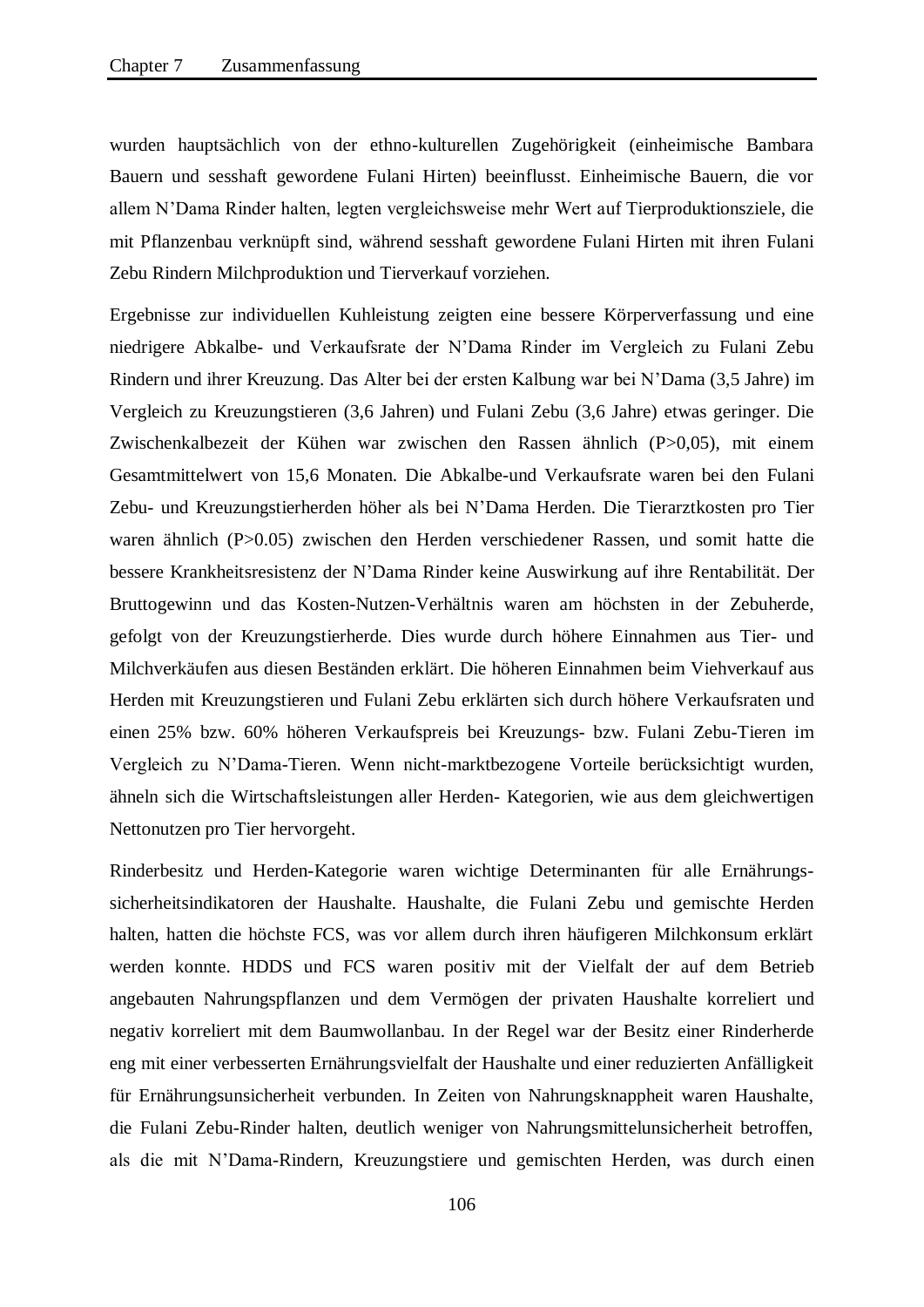niedrigeren mHFIAS-Wert gezeigt wurde. In Zeiten von Nahrungsmangel verkauften Haushalte, die Rinder besitzen, Tiere, um Lebensmitteln zu kaufen, wohingegen Haushalte ohne eine Rinderherde Geld leihen mussten.

Die Ergebnisse der Arbeit zeigen auch, dass die derzeitige Verdrängung der heimischen N'Dama Rinder durch Fulani Zebu Rinder und ihrer Kreuzungen zu einer verbesserten wirtschaftlichen Situation und Nahrungssicherung der Haushalte beitragen. Es ist anzunehmen, dass der beobachtete Trend sich fortsetzen wird, da er den wirtschaftlichen Interessen der Bauern entspricht. Diese Situation setzt jedoch die N'Dama Rasse unter ein hohes Risiko der genetischen Erosion im Süden Malis. Diese Änderung der Präferenzen bezüglich Tiermerkmalen und Rassen lässt sich teilweise mit dem Rückgang von Tsetse-Fliegen im Untersuchungsgebiet und der breiten Verfügbarkeit und Verwendung von Trypanociden erklären. Es gibt offensichtlich einen Zielkonflikt zwischen den langfristigen Zielen der Erhaltung der biologischen Vielfalt auf nationaler oder internationaler Ebene und der genetischen Verbesserung von N'Dama und dem Interesse der Landwirte an ökonomischen Gewinnen durch die Haltung von Kreuzungstieren und Fulani Zebu. Fulani Zebu und Kreuzungstiere sind aufgrund ihrer höheren Preise und höherer Profite die geeignetsten Optionen für marktorientierte, sesshaft gewordene Fulani Hirten. Das N'Dama Rind bleibt eine wertvolle Rasse für die subsistenzorientierten lokalen Bauern, für die nicht marktabhängigen Vorteile von Rindern, wie ihre Nutzung als finanzielle Anlage, eine erhebliche Rolle spielen. Weitere Forschung ist erforderlich, um den laufenden Prozess der Kreuzung zwischen den N'Dama und Fulani Zebu-Rindern zu optimieren durch eine systematischere Kreuzungszucht und Zuchtprogramme, die im Einklang mit den Interessen der Tierhalter stehen.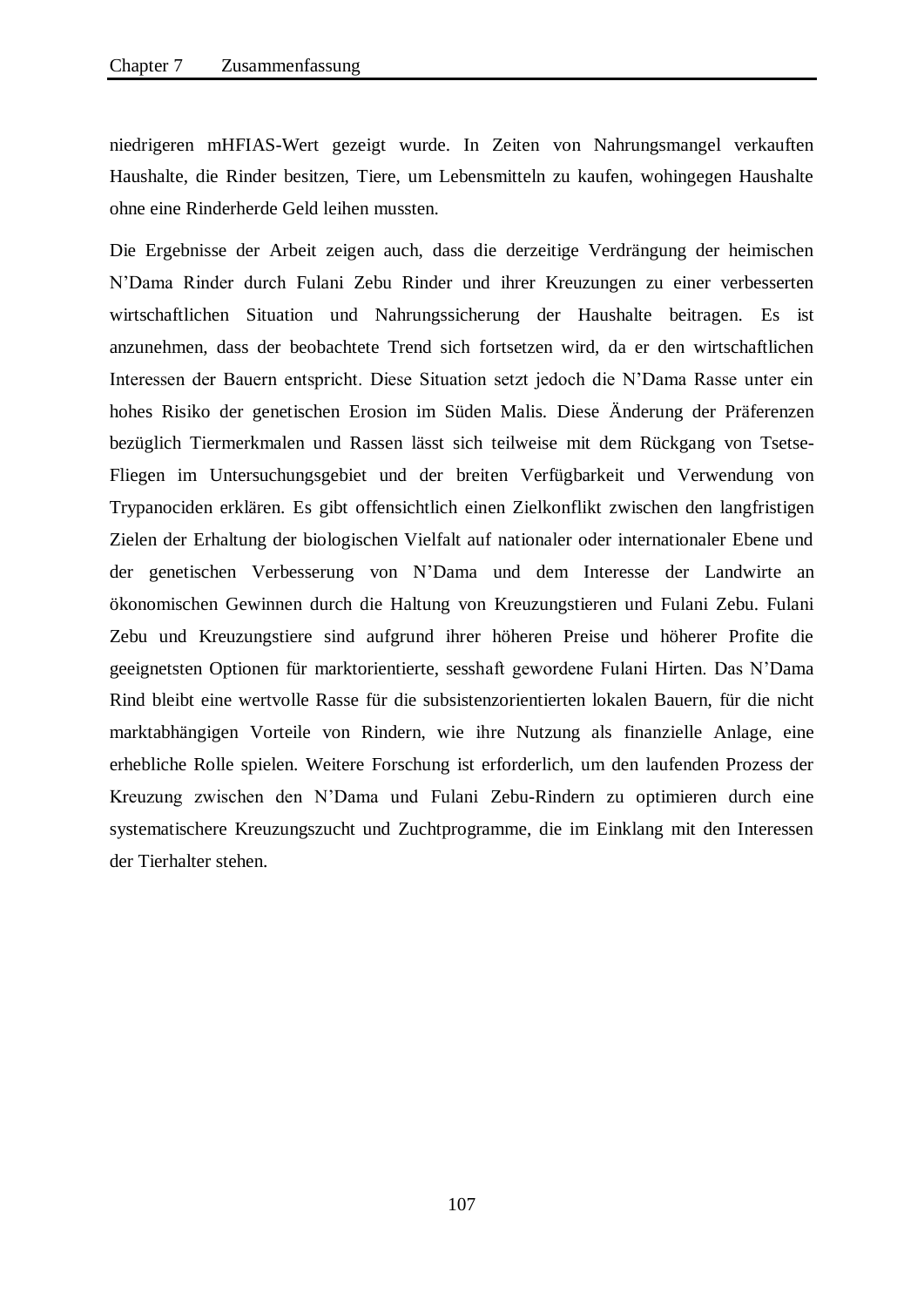## **8 RÉSUMÉ**

Au cours des dernières décennies, il est intervenu un changement rapide au niveau des races animales utilisées dans les pays en développement et ceci en raison de nouveaux déterminants mondiaux de changement, comme la demande croissante de produits d'origine animale, une production axée sur le marché, ainsi que des changements technologiques et environnementales. Les races locales sont de plus en plus remplacées par des races exotiques, conduisant à une perte de ressources génétiques. Or l'introduction de races exotiques plus productives mais moins adaptées pourrait certes constituer une opportunité mais aussi une menace pour les moyens de subsistance des paysans pauvres. Au sud du Mali, où le bétail joue un rôle important de subsistance et de bien-être pour de nombreux ménages, les bovins N'Dama, endémiques et trypanotolerant qui étaient les seuls bovins présents dans cette zone il y'a fort longtemps, sont de plus en plus remplacés ou croisés avec les bovins trypanosensibles Zébu peul de plus grand gabarit. Aussi, malgré ses qualités d'adaptation, les bovins N'Dama sont l'objet de sérieuses menaces d'érosion génétique. Cette comparaison systématique des performances des bovins endémiques N'Dama, des bovins Zébus peuls et leurs croisements dans les mêmes conditions d'élevage en Afrique de l'Ouest vise à montrer si les agriculteurs bénéficient de l'introduction des zébus peuls ou s'ils sont au contraire affectés par le recul des bovins de race pure N'Dama.

L'objectif global de l'étude est donc d'évaluer et de comparer les bovins N'Dama, Zébu peul et leurs produits croisés en se basant sur leur contribution à l'économie des ménages et à la sécurité alimentaire, tout en prenant en compte l'environnement de production et les stratégies d'élevage des paysans. Les objectifs spécifiques de l'étude sont : (i) enquêter sur les objectifs de production, les préférences de caractère et de races des éleveurs, (ii) comparer et évaluer les performances économiques et zootechnique des bovins N'Dama, Zébu peul et métis afin d'identifier les avantages comparatifs de chacune de ces races pour les paysans. (iii) examiner les stratégies de sécurité alimentaire du ménage et les moyens d'y parvenir en mettant en exergue la contribution spécifique des différentes races de bovins.

L'étude a été réalisée d'octobre 2012 à avril 2013 dans les communes de Sibirila et de Garalo, situées dans la région de Sikasso dans le sud du Mali. Les deux communes – Sibirila et Garalo – et quatre villages dans chacune des communes ont été sélectionnés en accord avec la présence de N'Dama, Zébu peul et leurs croisements. Un échantillonnage aléatoire stratifié basé sur la possession de bovins et de races bovines a été appliquée à l'échantillon total des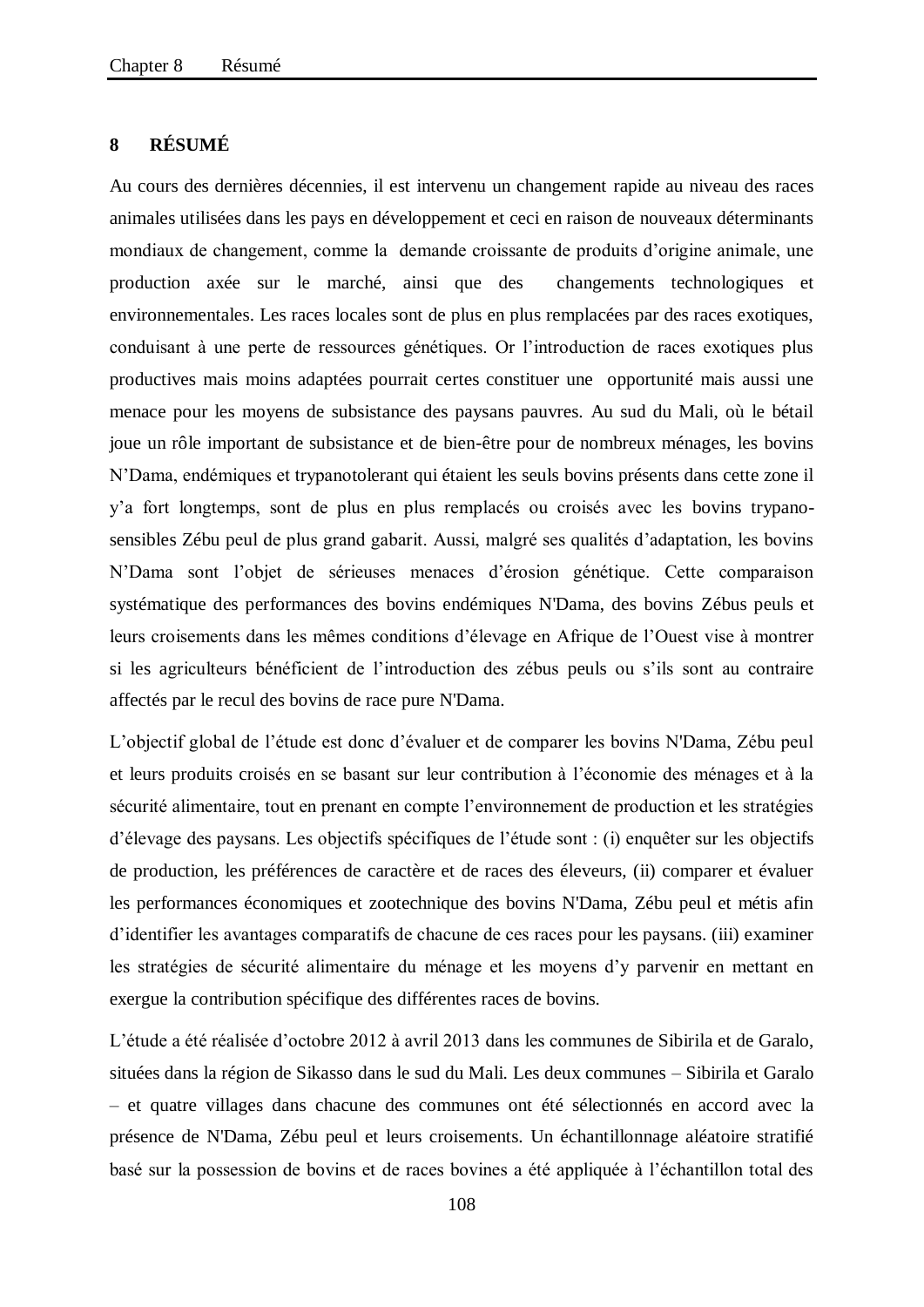258 ménages. Les 160 ménages détenant un troupeau ont été répartis en quatre catégories de troupeau tenant compte de sa composition raciale : les trois premières catégories composés des troupeaux avec plus de 75 % de N'Dama, de Zébu peul ou de bovins croisés. Les troupeaux avec moins de 75 % de bovins d'une même race ont été désignés comme des troupeaux mixtes, formant la quatrième catégorie. Les 45 ménages détenant seulement des bœufs de labour et les 53 ménages sans bétail ont constitué les deux catégories supplémentaires de troupeaux. Les méthodes de collecte de données comprenaient les entretiens avec les ménages, les enquêtes au niveau du troupeau et les discussions de groupes. Le questionnaire-ménage a servi à recueillir des données socio-économiques du ménage, les objectifs de production, les préférences de caractères et de races des éleveurs, les entrées et les sorties du troupeau pour l'évaluation des performances zootechniques, les indicateurs de sécurité alimentaire du ménage. Les enquêtes de troupeau ont concerné 120 ménages et elles ont été conduites de façon à évaluer la performance de chaque vache (n=770) en faisant l'historique de la descendance de la vache à travers la méthode dite «Cow progeny history», et son état d'embonpoint à travers le BCS (Body condition Scoring). La sécurité alimentaire a été évaluée à l'aide d'une note de diversité alimentaire du ménage (HDDS), une note de consommation alimentaire (FCS) et une note modifiée d'accès des ménages à l'insécurité alimentaire (mHFIAS). La marge brute, le bénéfice net et le rapport coût/bénéfice ont été calculés pour l'évaluation de la performance et de l'efficience économiques. A côtés de la statique descriptive, les données ont été analysées en utilisant un modèle dit « exploded logit model », les modèles linéaires mixtes et les tests non paramétriques en utilisant le logiciel de système d'analyse statistique (SAS).

Les résultats montrent que les raisons pour lesquelles les agriculteurs élèvent des bovins ainsi que leurs préférences pour des caractères et des races reflètent la diversité des objectifs que ces agriculteurs poursuivent. La traction animale et l'épargne ont été les objectifs de production les plus importants. Les agriculteurs ont classé la taille comme un trait préféré, suivi de la fécondité, l'aptitude à la traction animale et la production laitière. Les bovins N'Dama ont été appréciés pour leur tolérance aux maladies et à la sécheresse ainsi que leur bonne aptitude à la traction animale. Les bovins croisés ont été le groupe racial le plus prisé et ils étaient appréciés, tout comme les Zébus peuls, pour leur production laitière et leur gabarit. Les préférences de race ont donc reposé principalement sur la résistance contre les maladies pour les bovins de N'Dama et sur le « prix de marché élevé » pour les Zébus peuls et les croisés. Il a été noté que les objectifs de production et les préférences de caractères et de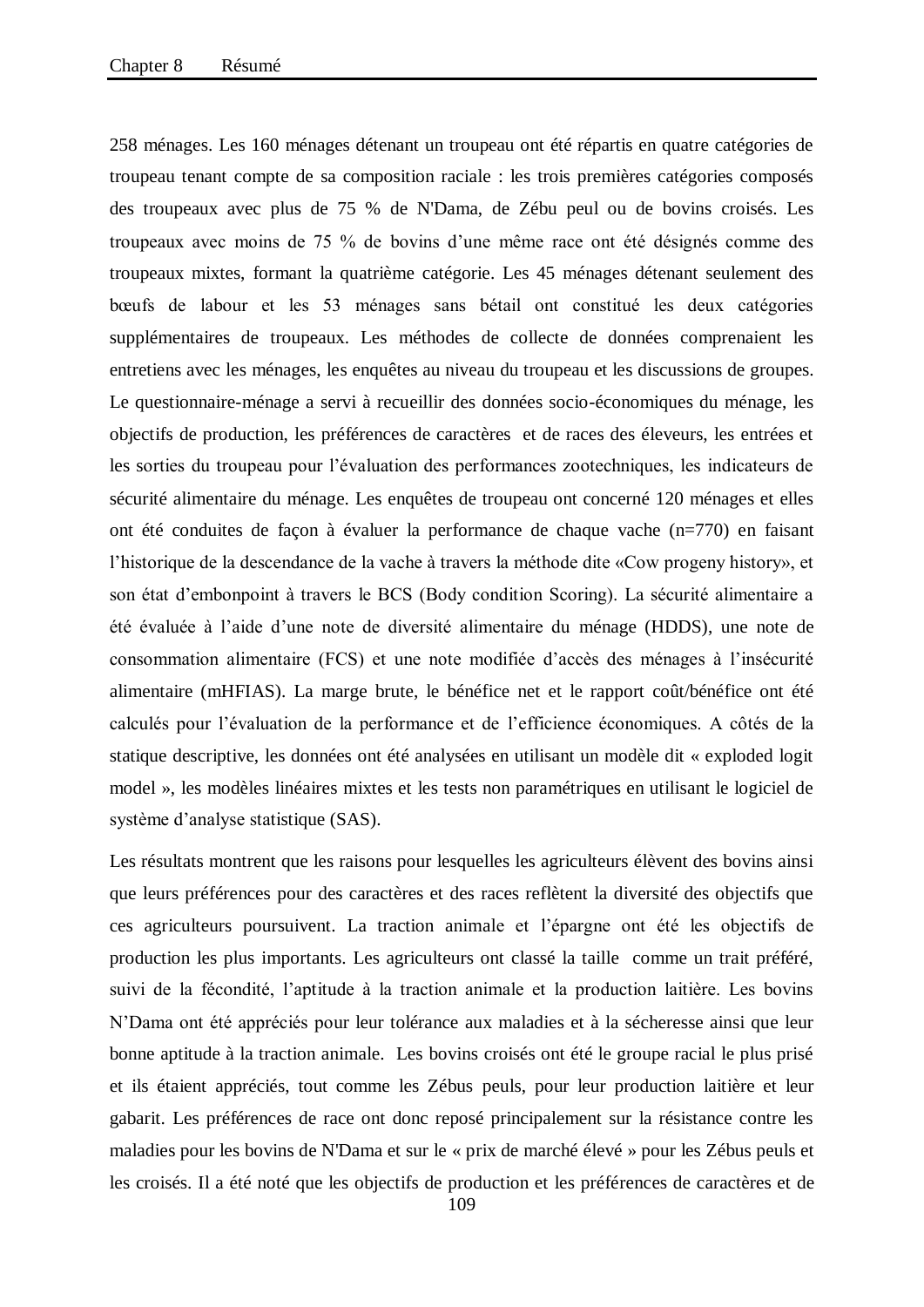races sont principalement influencés par l'appartenance ethnoculturelle du fermier (agriculteurs autochtones et éleveurs transhumants sédentarisés). Les agriculteurs autochtones mettent davantage l'accent sur les aptitudes en lien avec la production agricole, comme la force de traction, l'épargne et le fumier, alors que les transhumants sédentarisés détenteurs de troupeaux Zébu peul insistent plus sur la production laitière et sur la vente de bétail.

En guise de performances, il a été noté un meilleur état d'embonpoint chez la N'Dama comparée au Zébu peul et aux croisés, ce qui dénote de la capacité d'endurance en période de déficit alimentaire. Avec un âge au premier vêlage de 3.47 ans, les N'Dama sont plus précoces que les métisses (3.63 ans) et les Zébus peul (3.61 ans). L'intervalle entre vêlages était le même pour toutes les races avec une durée moyenne de 15.6 mois (P>0.05). De meilleurs taux de vêlage et de taux d'exploitation du troupeau ont été enregistrés dans les troupeaux Zébu peul et dans les troupeaux métis comparés aux troupeaux N'Dama. Le coût par tête des soins vétérinaires est sensiblement le même chez les tous les trois groupes raciaux, minimisant ainsi l'avantage attendu de la N'Dama à cause de sa résistance contre les maladies. La marge brute et le rapport coûts-bénéfice étaient plus élevés dans les troupeaux de Zébus peuls, suivis par les troupeaux de croisés à cause des revenus tirés de la vente de lait et d'animaux. Le revenu plus élevé tiré de la vente des animaux s'explique lui par non seulement un taux d'exploitation plus élevé mais aussi à cause des prix de vente d'animaux de 25 à 60% plus élevés que les prix offerts pour les bovins N'Dama. Lorsque les bénéfices nonmonétaires sont inclus, les performances économiques entre les catégories de troupeau étaient semblables comme en témoigne le bénéfice net par bovin.

La possession de bétail et la catégorie de troupeau sont des déterminants importants de tous les indicateurs de sécurité alimentaire des ménages. Les ménages possédant un troupeau de Zébus peuls et d'un troupeau mixte avaient le FCS le plus élevé, ce qui pourrait s'expliquer par une consommation plus fréquente de lait. Les notes HDDS et FCS étaient positivement corrélées avec la diversité des plantes cultivées dans les champs et le degré d'aisance des ménages et négativement corrélées avec la pratique de la culture du coton. On a constaté de façon générale que la possession de troupeaux bovins était fortement associée avec une amélioration de diversité alimentaire au niveau du ménage et une réduction de la vulnérabilité du ménage à l'insécurité alimentaire. Au cours de la période de pénurie alimentaire, les ménages élevant des Zébus peuls étaient mieux lotis et avaient un mHFIAS significativement plus bas que ceux de ménages élevant des N'Dama, des croisés ou de troupeaux mixtes. En